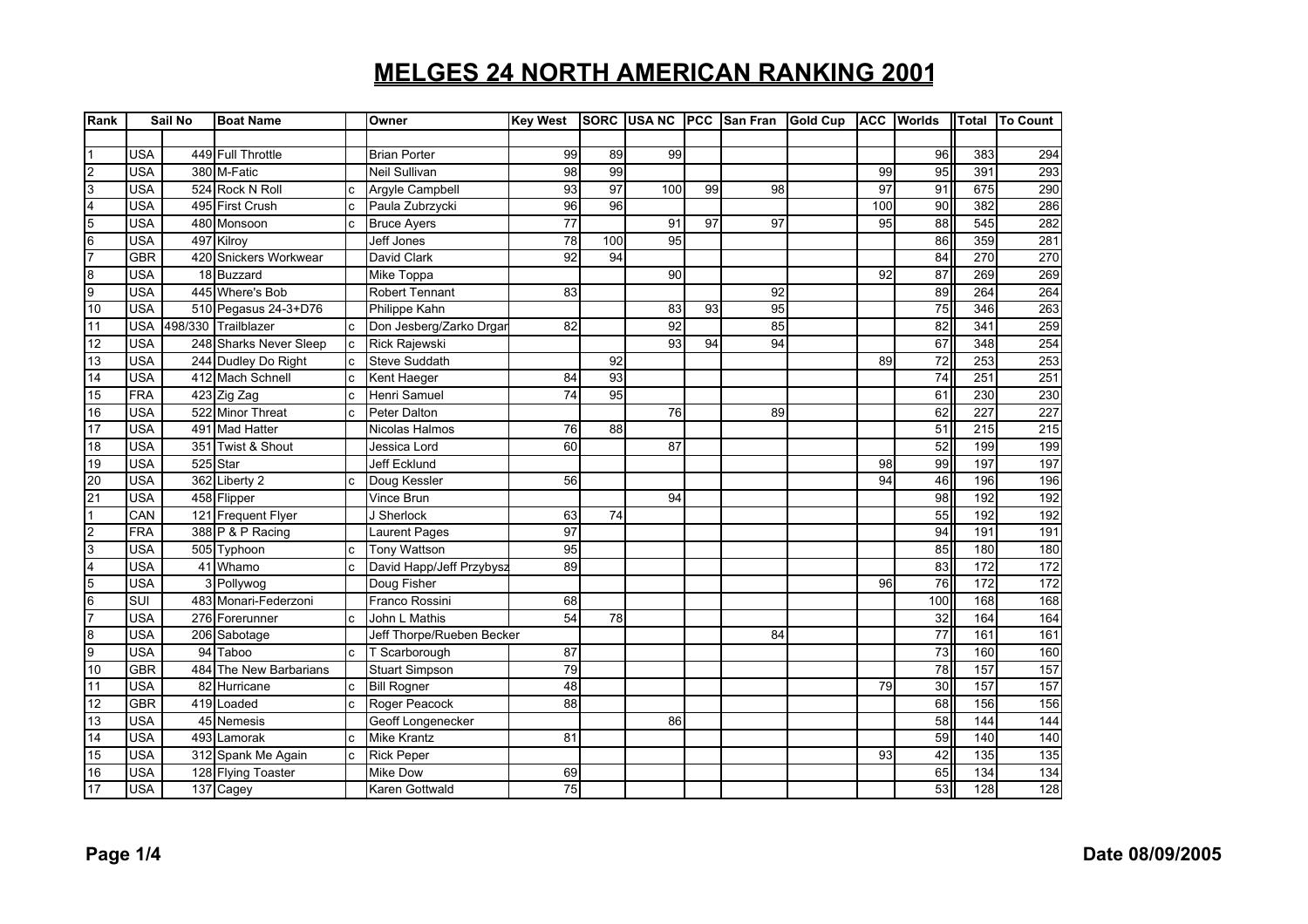| $\frac{18}{19}$                                                                                                 | <b>USA</b> |   | 162 Gone Mad             |              | John Hyatt               |                 |    |     |     | 82 | 41              | 123             | 123             |
|-----------------------------------------------------------------------------------------------------------------|------------|---|--------------------------|--------------|--------------------------|-----------------|----|-----|-----|----|-----------------|-----------------|-----------------|
|                                                                                                                 | <b>USA</b> |   | 37 Team Caribbean        |              | <b>Fritz Bus</b>         | $\overline{71}$ |    |     |     |    | 50              | 121             | $\frac{1}{121}$ |
|                                                                                                                 | CAN        |   | 12 Slippery              |              | Jim Pearson              | 70              |    |     |     |    | 36              | 106             | 106             |
|                                                                                                                 | <b>GBR</b> |   | 437 Black Seal           |              | <b>Richard Thompson</b>  |                 |    |     |     |    | 97              | 97              | 97              |
|                                                                                                                 | <b>USA</b> |   | 36 Trick Monkey          | c.           | Matt Mayo                | 61              |    |     |     |    | 34              | 95              | 95              |
|                                                                                                                 | <b>GBR</b> |   | 496 WKD Wicked           |              | Joe Woods                | 55              |    |     |     |    | 39              | 94              | 94              |
|                                                                                                                 | <b>USA</b> |   | 347 Hammerhead           | <sub>c</sub> | Dan Dingeman             | 65              |    |     |     |    | $\overline{29}$ | 94              | 94              |
|                                                                                                                 | <b>FRA</b> |   | 383 Soromap              |              | Vincent Jaricot          |                 |    |     |     |    | $\overline{93}$ | 93              | 93              |
|                                                                                                                 | GBR        |   | 431 Gorgeous Worgeous    |              | <b>Quentin Strauss</b>   |                 |    |     |     |    | 92              | 92              | 92              |
| 20 21 22 23 24 25 26 27 28 29 30                                                                                | <b>USA</b> |   | 360 Startack             | c            | Nicholas Maxwell         | 52              |    |     |     |    | 38              | 90              | 90              |
|                                                                                                                 | <b>JAP</b> |   | 28 Siesta                | C            | Kunio Suzuki             |                 |    |     |     |    | 81              | 81              | 81              |
|                                                                                                                 | <b>GBR</b> |   | 405 Wombat               | $\mathbf{c}$ | Paul Lovejoy             |                 |    |     |     |    | 80              | 80              | 80              |
|                                                                                                                 | <b>GER</b> |   | 507 Vito                 |              | Vittorio Strosek         |                 |    |     |     |    | 79              | 79              | 79              |
|                                                                                                                 | <b>USA</b> |   | 106 Li'l lodine          | c            | John D Laundra           | 46              |    |     |     |    | 33              | 79              | 79              |
| $\begin{array}{c}\n 31 \\  32 \\  33\n \end{array}$                                                             | <b>USA</b> |   | 154 Elektra              | c            | Dan van Heeckeren        | 47              |    |     |     |    | 31              | 78              | 78              |
|                                                                                                                 | <b>USA</b> |   | 492 Pagasus 24-3         |              | Shark Kahn               |                 |    |     |     |    | 71              | 71              | 71              |
| $\frac{34}{35}$                                                                                                 | <b>FRA</b> |   | 369 Imadies              |              | <b>Benoit Charon</b>     |                 |    |     |     |    | 70              | $\overline{70}$ | 70              |
|                                                                                                                 | <b>USA</b> |   | 533 Wicked Feet          | c            | Tom Freytag              |                 |    |     |     |    | 69              | 69              | 69              |
|                                                                                                                 | <b>USA</b> |   | 217 Spicy Monkey         | $\mathbf{c}$ | Steve Beckman            | 42              |    |     |     |    | 27              | 69              | 69              |
| $\frac{36}{37}$                                                                                                 | <b>USA</b> |   | 43 Hummer                |              | Daniel Cameron           |                 |    |     |     |    | 66              | 66              | 66              |
| $\frac{38}{39}$ $\frac{39}{40}$ $\frac{40}{41}$ $\frac{42}{43}$ $\frac{44}{45}$ $\frac{45}{48}$ $\frac{46}{48}$ | <b>GBR</b> |   | 410 Fiver                |              | Colin Bishop             |                 |    |     |     |    | 64              | 64              | 64              |
|                                                                                                                 | <b>USA</b> |   | 155 Moving Target        | <sub>c</sub> | <b>Miles Marschink</b>   |                 |    |     |     |    | 63              | 63              | 63              |
|                                                                                                                 | <b>GBR</b> |   | 298 Nigel Grogan Audi    |              | Nigel Grogan             |                 |    |     |     |    | 60              | 60              | 60              |
|                                                                                                                 | <b>USA</b> |   | 141 Groovederci          |              | J & D Demourkas          |                 |    |     |     |    | 57              | 57              | 57              |
|                                                                                                                 | <b>USA</b> |   | 397 Pog Ma Hon           |              | Mike Condon              |                 |    |     |     |    | 56              | 56              | 56              |
|                                                                                                                 | <b>USA</b> |   | 13 Snow Pile Express     |              | <b>Bob Clark</b>         |                 |    |     |     |    | 54              | 54              | 54              |
|                                                                                                                 | CAN        |   | 446 Remarc               | C.           | <b>Brian Cramer</b>      |                 |    |     |     |    | 49              | 49              | 49              |
|                                                                                                                 | <b>GER</b> |   | 427 @ccelerator          | <sub>c</sub> | <b>Philipp Schoeller</b> |                 |    |     |     |    | 48              | 48              | 48              |
|                                                                                                                 | <b>GBR</b> |   | 516 Clapped Out Toy Boy  |              | lan Cleaver              |                 |    |     |     |    | 47              | 47              | 47              |
|                                                                                                                 | <b>USA</b> |   | 113 Frozen 4             |              | <b>Bill Allen</b>        |                 |    |     |     |    | 45              | 45              | 45              |
|                                                                                                                 | <b>SWE</b> |   | 172 Blade Runner/Jaccuzi | <b>I</b> c   | <b>Torsten Berg</b>      |                 |    |     |     |    | 44              | 44              | 44              |
|                                                                                                                 | CAN        |   | 130 Adrenalin            |              | <b>Wolf Lixfield</b>     |                 |    |     |     |    | 43              | 43              | 43              |
|                                                                                                                 | <b>USA</b> |   | 523 Express Lane         |              | Frank A Davenport        |                 |    |     |     |    | 40              | 40              | 40              |
|                                                                                                                 | <b>USA</b> |   | 379 Fish                 | <sub>c</sub> | <b>Mike Fisher</b>       |                 |    |     |     |    | 37              | 37              | 37              |
| 9 10 10 10 10 10 10 10                                                                                          | <b>USA</b> |   | 95 Bad Influence         |              | <b>Guy Mossman</b>       |                 |    |     |     |    | 35              | 35              | 35              |
|                                                                                                                 | <b>USA</b> |   | 441 lemonja              | <sub>c</sub> | Seth Seigler             |                 |    |     |     |    | 28              | $\overline{28}$ | 28              |
|                                                                                                                 | <b>USA</b> |   | 75 Dirty Wight Boy       | $\mathbf c$  | <b>Bill Blank</b>        |                 |    |     |     |    | 26              | 26              | 26              |
|                                                                                                                 | <b>USA</b> |   | 78 Jane Jetson           |              | <b>Brandon Flack</b>     |                 |    |     |     |    | 25              | 25              | 25              |
|                                                                                                                 | <b>USA</b> |   | 31 USA31                 | c            | Mike Sterenberg          |                 |    |     |     |    | 24              | 24              | 24              |
|                                                                                                                 | <b>USA</b> | 3 |                          |              | David Ullman             | 94              | 96 | 100 | 100 |    |                 | 390             | 200             |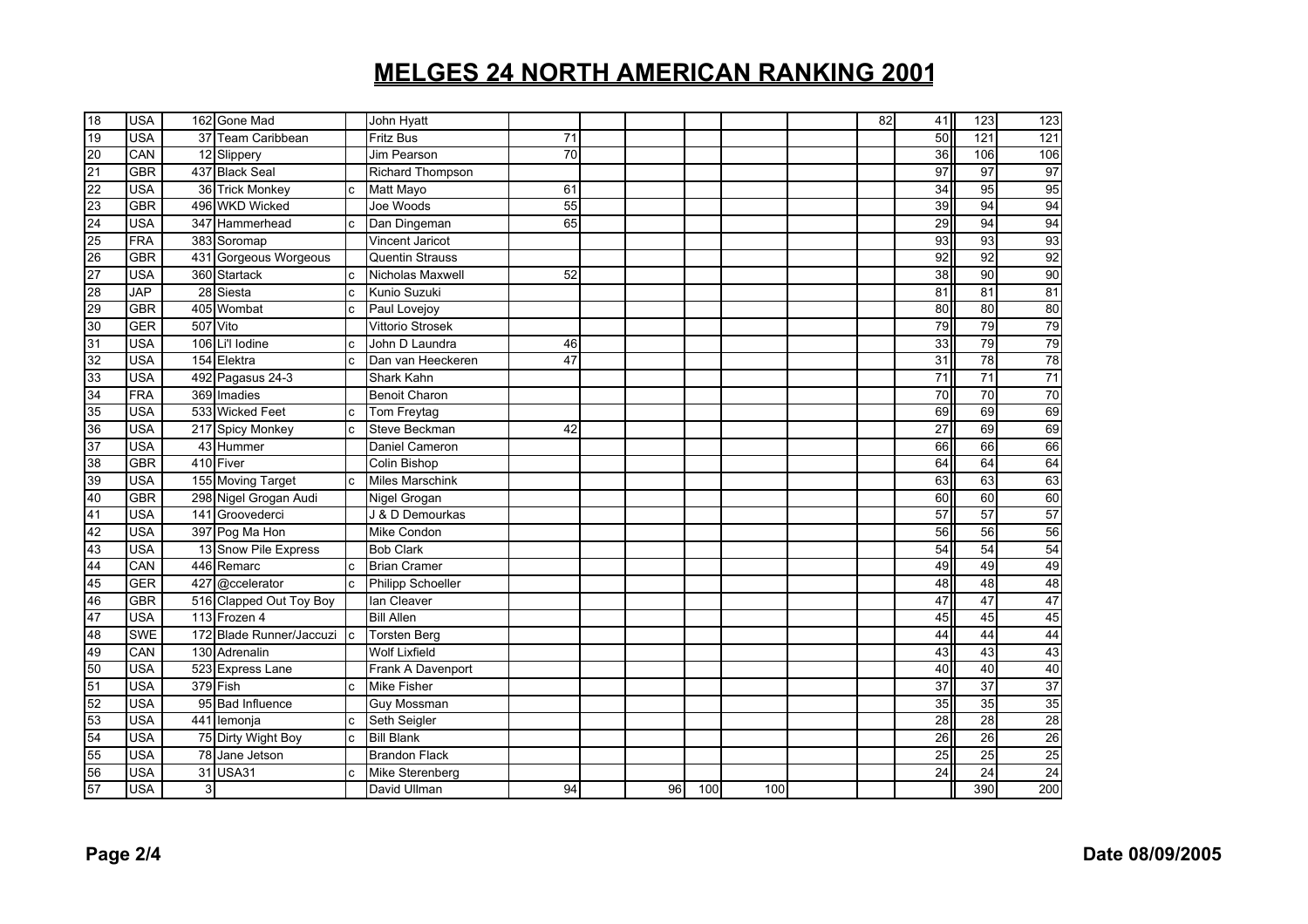|                                                          | <b>USA</b> |                  | 159 Not In The Family   | Stone/logletree       |     |    | 97 | 95 | 99 |    | 291             | 196 |
|----------------------------------------------------------|------------|------------------|-------------------------|-----------------------|-----|----|----|----|----|----|-----------------|-----|
|                                                          | <b>USA</b> |                  | 302 In The Fridge       | Golison/Flam          |     |    | 98 | 96 |    |    | 194             | 194 |
|                                                          | <b>USA</b> |                  | Chippewa                | Dave West             | 86  | 98 |    |    |    |    | 184             | 184 |
|                                                          | <b>USA</b> |                  | 133 Foxtrot             | Cathy Wood            | 73  |    | 82 | 98 |    |    | 253             | 180 |
| 58<br>59<br>60<br>61<br>62<br>63<br>64<br>65<br>66<br>67 | <b>USA</b> |                  | 35 High Octane          | <b>Tim Duffy</b>      |     |    | 80 |    | 96 |    | 176             | 176 |
|                                                          | <b>USA</b> |                  | Nobody's Girl           | Douglas Thome         |     | 79 |    |    |    | 87 | 166             | 166 |
|                                                          | <b>USA</b> |                  | 447 My Dixie Wrecked    | <b>Brian Harrison</b> |     | 82 |    |    |    | 81 | 163             | 163 |
|                                                          | <b>USA</b> |                  | 444 Gang of Four        | Frank McCarthy        | 67  |    |    |    |    | 91 | 158             | 158 |
|                                                          | <b>USA</b> |                  | 113 Mirage              | Lon Schoor            | 64  | 85 |    |    |    |    | 149             | 149 |
|                                                          | <b>USA</b> |                  | 15 Animal Farm          | Deborah Willits       | 62  | 86 |    |    |    |    | 148             | 148 |
| 68<br>69<br>70                                           | <b>USA</b> |                  | 66 Yee Ha               | K Bagg/C Kelly        | 57  |    | 84 |    |    |    | 141             | 141 |
|                                                          | <b>USA</b> |                  | 318 Love Shack          | Diana Bolton          | 45  | 87 |    |    |    |    | 132             | 132 |
|                                                          | <b>USA</b> |                  | 90 Sick Puppy           | S Jones/E Andrews     | 49  |    |    |    |    | 80 | 129             | 129 |
| $\overline{71}$                                          | <b>USA</b> |                  | 123 Magic Carpet        | Dale MacPherson       | 50  | 76 |    |    |    |    | 126             | 126 |
| 72                                                       | <b>USA</b> |                  | 492 Zenda Express       | Harry Melges          | 100 |    |    |    |    |    | 100             | 100 |
| 73                                                       | <b>USA</b> |                  | 79 Gayle Force          | <b>Drew Phillips</b>  |     |    |    |    | 93 |    | $\overline{93}$ | 93  |
| $\frac{74}{75}$                                          | <b>USA</b> |                  | 777 Buzzard             | Chris Rosenberg       | 91  |    |    |    |    |    | 91              | 91  |
|                                                          | <b>USA</b> |                  | 99 Agent 99             | <b>Tom Dobroth</b>    |     |    |    |    | 91 |    | 91              | 91  |
| 76                                                       | <b>USA</b> |                  | Lock & Load             | David Pritchard       |     | 91 |    |    |    |    | 91              | 91  |
| $\overline{77}$                                          | <b>USA</b> |                  | 174 Pumbaa              | Wayne Pignolet        |     |    |    |    |    | 90 | 90              | 90  |
| 78<br>79                                                 | USA        |                  | 140 Mark Kennedy        | Vissage Breath        |     |    |    |    | 90 |    | 90              | 90  |
|                                                          | <b>USA</b> |                  | 32 Jackitt              | John C O'Brien        | 90  |    |    |    |    |    | 90              | 90  |
| 80 81 81 82 83 84 85 86 87 88                            | <b>JPN</b> |                  | <b>AOBA Express</b>     | Maahiro Nagao         |     | 90 |    |    |    |    | 90              | 90  |
|                                                          | <b>USA</b> |                  | 246 Morrison Hotel      | Eric Doyle            |     |    | 89 |    |    |    | 89              | 89  |
|                                                          | <b>USA</b> |                  | 351 Hot Pursuit         | Paul Teveliet         |     |    |    |    | 88 |    | 88              | 88  |
|                                                          | <b>USA</b> |                  | 141 No Lips             | Deneen Domourkas      |     |    | 88 |    |    |    | 88              | 88  |
|                                                          | <b>USA</b> |                  | 108 Minnetonka 2        | Gary Umberger         |     |    |    |    |    | 88 | 88              | 88  |
|                                                          | <b>USA</b> |                  | $181$ SUV               | David Wadbrook        |     |    |    |    | 87 |    | 87              | 87  |
|                                                          | <b>USA</b> |                  | 492 Pegasus 24-1        | Hart                  |     |    |    |    | 86 |    | 86              | 86  |
|                                                          | <b>USA</b> |                  | 40 Suzanne              | Routt Reigart         |     |    |    |    |    | 86 | 86              | 86  |
|                                                          | <b>FRA</b> |                  | 489 Chinese Connection  | Jean-Pierre Dick      | 85  |    |    |    |    |    | 85              | 85  |
|                                                          | <b>USA</b> |                  | 245 Beezlabubba         | John Lucas            |     |    |    |    |    | 85 | 85              | 85  |
|                                                          | <b>USA</b> |                  | 180 Tropical Storm      | Doug & Kerry Forester |     |    | 85 |    |    |    | 85              | 85  |
|                                                          | <b>USA</b> | $\overline{378}$ |                         | <b>Hubert Gregory</b> |     |    |    |    |    | 84 | 84              | 84  |
| 89<br>90<br>91<br>92<br>93<br>95<br>96<br>97             | <b>USA</b> |                  | Silver                  | L Dean Maggio         |     | 84 |    |    |    |    | 84              | 84  |
|                                                          | <b>USA</b> | 515              |                         | John Sherlock         |     |    |    |    |    | 83 | 83              | 83  |
|                                                          | <b>USA</b> |                  | 131 Boom-Boom           | Andrew Tuthill        |     |    |    |    | 83 |    | 83              | 83  |
|                                                          | <b>USA</b> |                  | <b>Widespread Panic</b> | JJ Russel             |     | 83 |    |    |    |    | 83              | 83  |
|                                                          | <b>USA</b> |                  | 77 Bones                | Robert Harf John      |     |    |    |    | 82 |    | 82              | 82  |
|                                                          | <b>USA</b> |                  | 72 Stud Puppy           | Adam Gevanthor        |     |    | 81 |    |    |    | 81              | 81  |